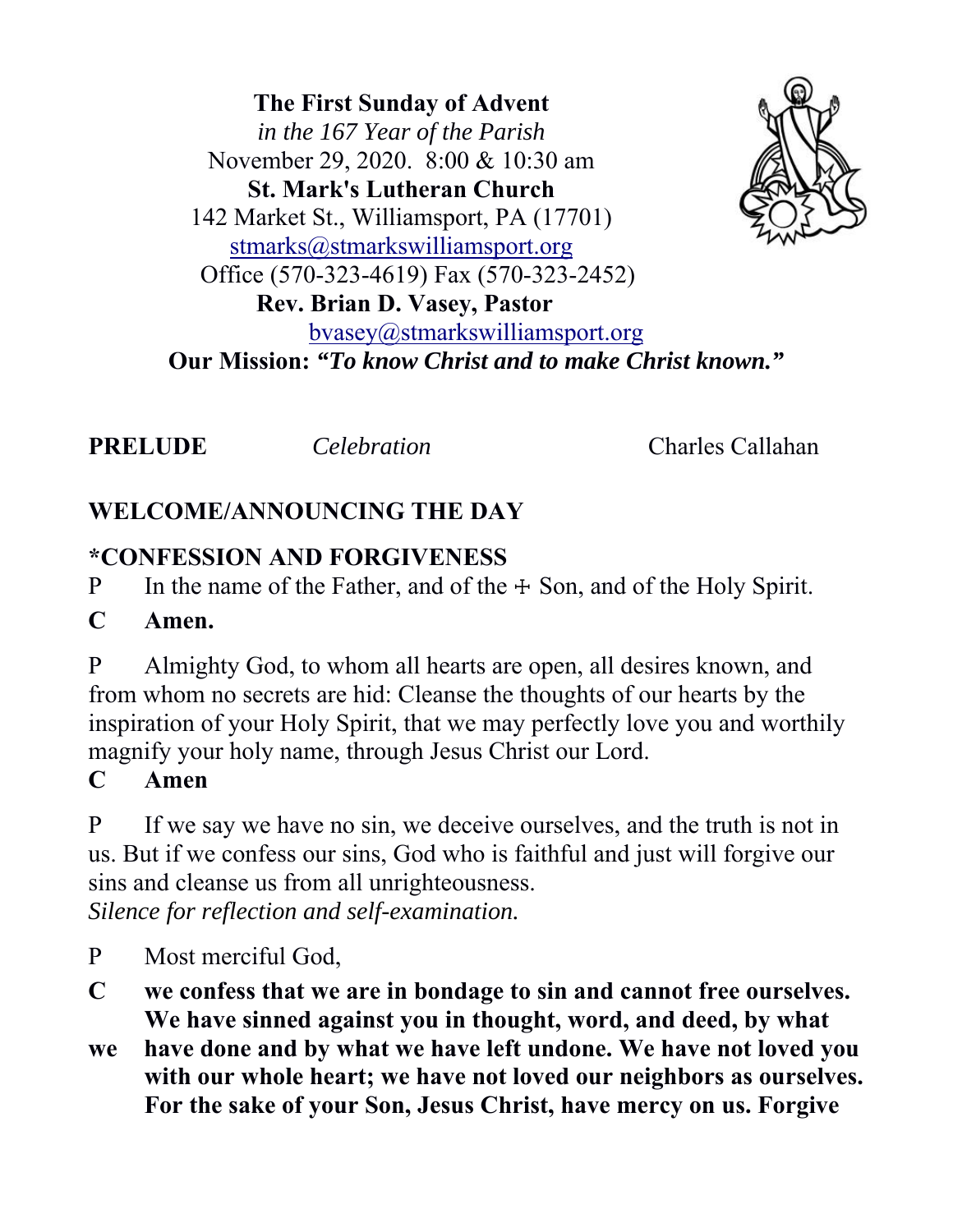**us, renew us, and lead us, so that we may delight in your will and walk in your ways, to the glory of your holy name. Amen**

- P Almighty God, in his mercy, has given his Son to die for us and, for his sake, forgives us all our sins. As a called and ordained minister of the Church of Christ, and by his authority, I therefore declare to you the entire forgiveness of all your sins, in the name of the Father, and of the ☩ Son, and of the Holy Spirit.
- **C Amen**

| *HYMN | Lo! He Comes with Clouds Descending  | LBW27 |
|-------|--------------------------------------|-------|
|       | Lo! He comes with clouds descending, |       |
|       | Once for favored sinners slain;      |       |
|       | Thousand thousand saints attending   |       |
|       | Swell the triumph of his train:      |       |
|       | Alleluia, alleluia, alleluia!        |       |
|       | Christ the Lord returns to reign.    |       |
|       | Yea, amen, let all adore thee,       |       |
|       | High on thine eternal throne;        |       |
|       | Savior, take the power and glory,    |       |
|       | Claim the kingdom as thine own.      |       |
|       | Alleluia, alleluia, alleluia!        |       |
|       | Thou shalt reign, and thou alone!    |       |

#### **\*KYRIE**

- P Lord, have mercy upon us.
- **C Christ have mercy upon us.**
- P Lord, have mercy upon us.

#### **\*LIGHTING OUR ADVENT WREATH**

- P Behold our Lord and Savior now draws near!
- **C Come Lord Jesus!**

# **\*PRAYER OF THE DAY**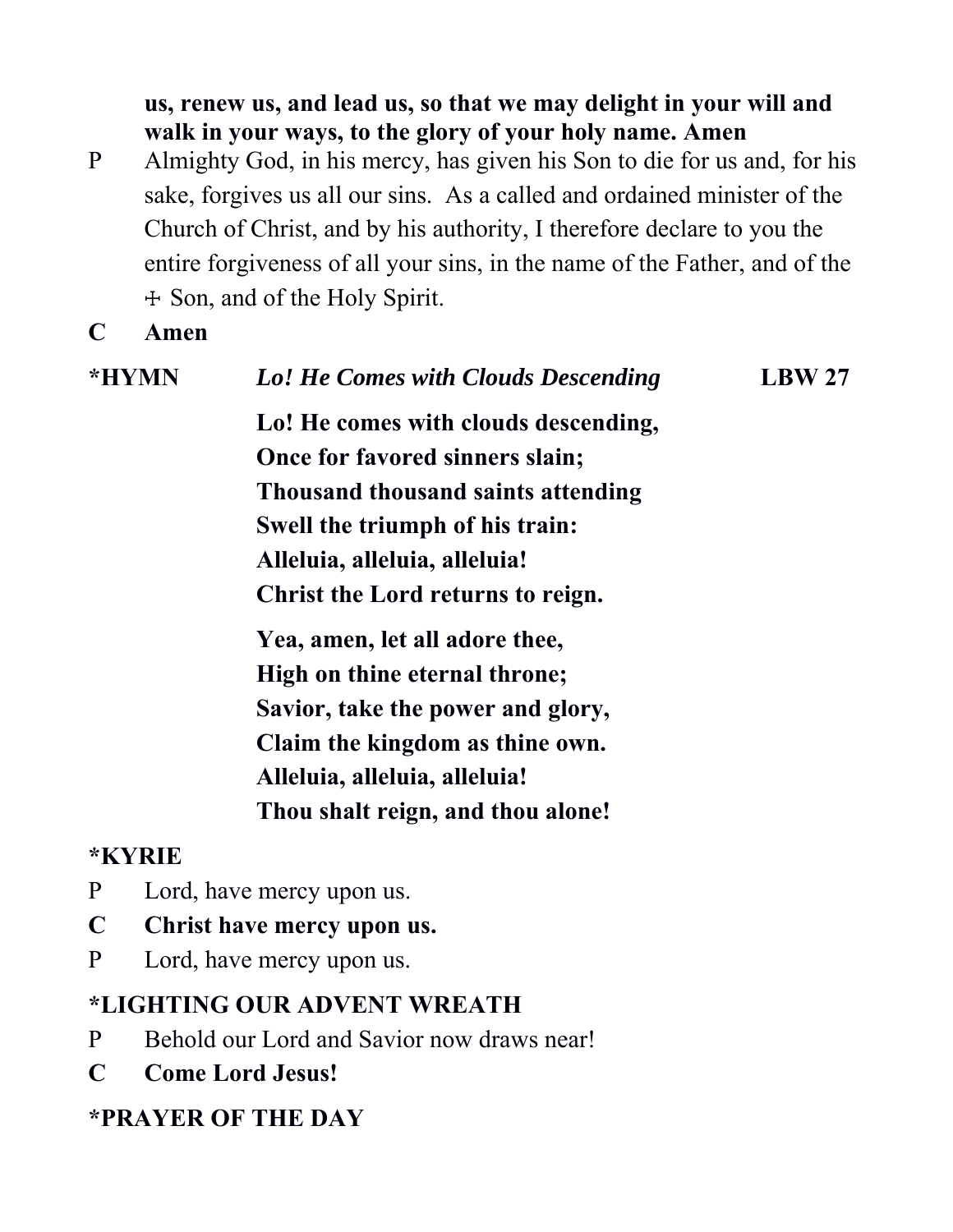P Let us pray. Stir up your power, Lord Christ, and come. By your merciful protection awaken us to the threatening dangers of our sins, and keep us blameless until the coming of your new day, for you live and reign with the Father and the Holy Spirit, one God, now and forever.

C **Amen.**

# **INTRODUCTION TO TODAY'S READINGS**

*Stir up your power, and come! The psalmist's plea in Psalm 80:2 has become familiar to us in the Advent prayers. Isaiah wants God to rip the heavens open. Both cry out for an apparently distant, angry God to show up, to save, to restore. When we hear Jesus describing the coming of the Son of Man with stars falling from heaven, it can sound dire and horrible, not like anything we would ever hope for. But when we really look at the suffering of people God loves, we can share the hope that God would tear open the heavens and come.*

# **THE FIRST LESSON**...............................................**Isaiah 64:1-9**

1O that you would tear open the heavens and come down, so that the mountains would quake at your presence— 2as when fire kindles brushwood and the fire causes water to boil to make your name known to your adversaries, so that the nations might tremble at your presence! 3When you did awesome deeds that we did not expect, you came down, the mountains quaked at your presence. 4From ages past no one has heard, no ear has perceived, no eye has seen any God besides you, who works for those who wait for him. 5You meet those who gladly do right, those who remember you in your ways. But you were angry, and we sinned; because you hid yourself we transgressed. 6We have all become like one who is unclean, and all our righteous deeds are like a filthy cloth. We all fade like a leaf, and our iniquities, like the wind, take us away.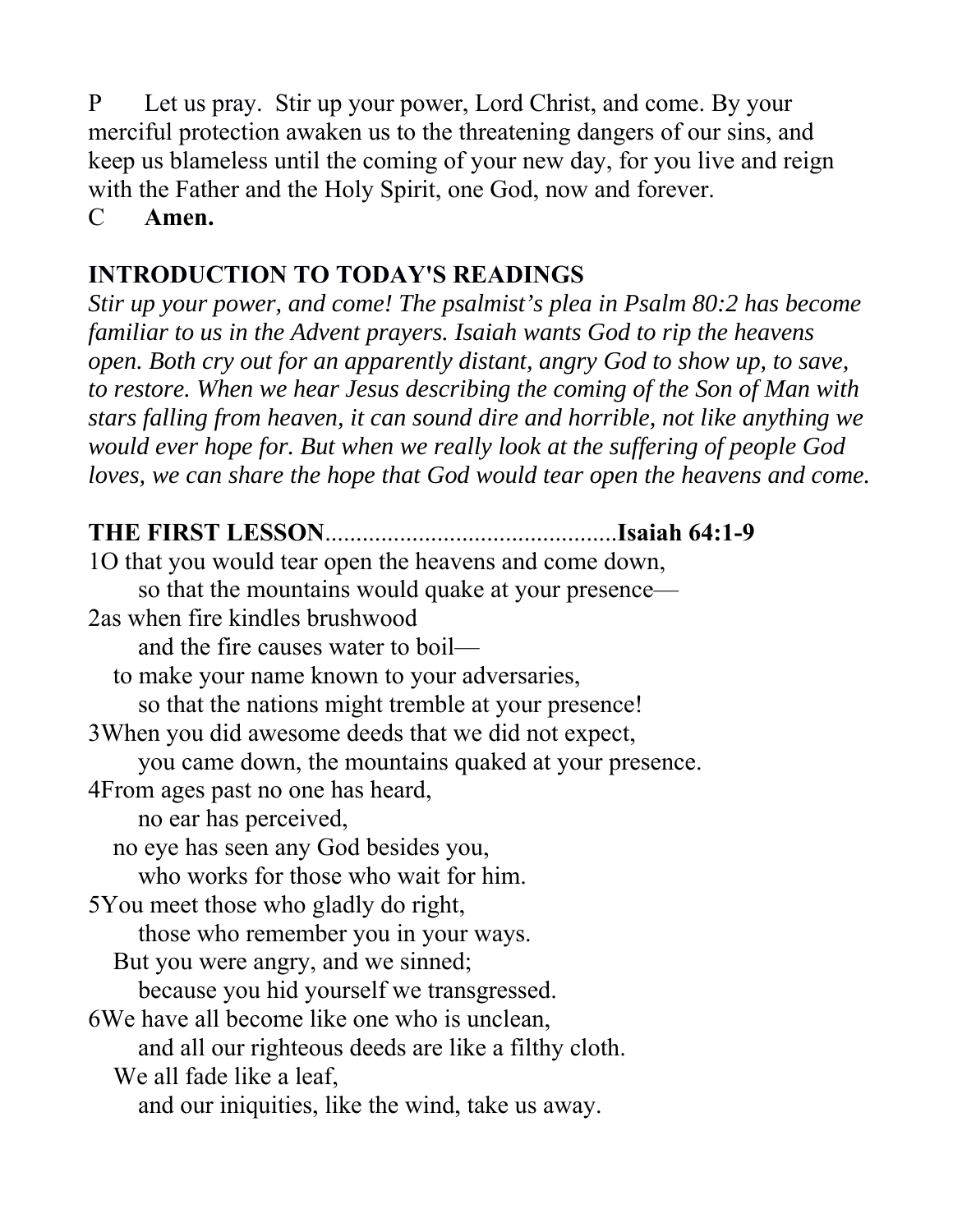7There is no one who calls on your name,

or attempts to take hold of you;

for you have hidden your face from us,

and have delivered us into the hand of our iniquity.

8Yet, O LORD, you are our Father; we are the clay, and you are our potter; we are all the work of your hand.

9Do not be exceedingly angry, O LORD, and do not remember iniquity forever. Now consider, we are all your people.

The word of the Lord.

**C Thanks be to God.**

# **PSALM 80:1-7, 17-19** (*Read responsively*)

1Hear, O Shepherd of Israel, leading Joseph like a flock; shine forth, you that are enthroned upon the cherubim.

- **2In the presence of Ephraim, Benjamin, and Manasseh, stir up your strength and come to help us.**
- 3Restore us, O God;

let your face shine upon us, and we shall be saved.

# **4O LORDGod of hosts,**

 **how long will your anger fume when your people pray?**  5You have fed them with the bread of tears;

you have given them bowls of tears to drink.

#### **6You have made us the derision of our neighbors, and our enemies laugh us to scorn.**

7Restore us, O God of hosts;

let your face shine upon us, and we shall be saved.

#### **17Let your hand be upon the one at your right hand, the one you have made so strong for yourself.**

18And so will we never turn away from you;

give us life, that we may call upon your name.

# **19Restore us, O LORD| God of hosts;**

 **let your face shine upon us, and we shall be saved.**

**THE SECOND LESSON**.........................................**1 Corinthians 1:3-9**

3Grace to you and peace from God our Father and the Lord Jesus Christ.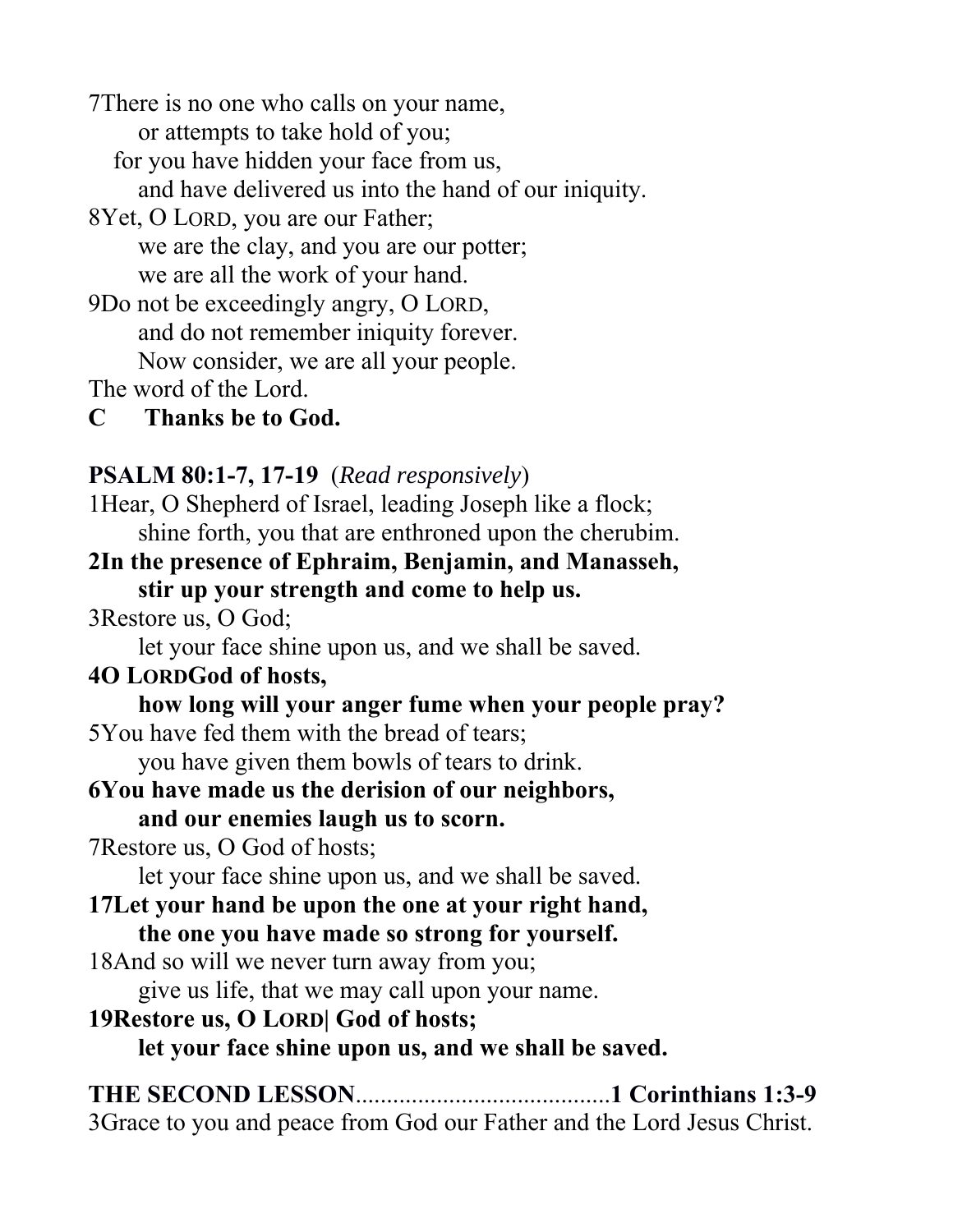4I give thanks to my God always for you because of the grace of God that has been given you in Christ Jesus, 5for in every way you have been enriched in him, in speech and knowledge of every kind—6just as the testimony of Christ has been strengthened among you—7so that you are not lacking in any spiritual gift as you wait for the revealing of our Lord Jesus Christ. 8He will also strengthen you to the end, so that you may be blameless on the day of our Lord Jesus Christ. 9God is faithful; by him you were called into the fellowship of his Son, Jesus Christ our Lord.

The word of the Lord.

#### **C Thanks be to God.**

#### **\*THE GOSPEL**............................................................**Mark 13:24-37**

P The Holy Gospel according to St. Mark, the thirteenth chapter

#### **C Glory to you, O Lord.**

[Jesus said:] 24"In those days, after that suffering,

the sun will be darkened,

and the moon will not give its light,

25and the stars will be falling from heaven,

and the powers in the heavens will be shaken.

26Then they will see 'the Son of Man coming in clouds' with great power and glory. 27Then he will send out the angels, and gather his elect from the four winds, from the ends of the earth to the ends of heaven.

 28"From the fig tree learn its lesson: as soon as its branch becomes tender and puts forth its leaves, you know that summer is near. 29So also, when you see these things taking place, you know that he is near, at the very gates. 30Truly I tell you, this generation will not pass away until all these things have taken place. 31Heaven and earth will pass away, but my words will not pass away.

 32"But about that day or hour no one knows, neither the angels in heaven, nor the Son, but only the Father. 33Beware, keep alert; for you do not know when the time will come. 34It is like a man going on a journey, when he leaves home and puts his slaves in charge, each with his work, and commands the doorkeeper to be on the watch. 35Therefore, keep awake—for you do not know when the master of the house will come, in the evening, or at midnight, or at cockcrow, or at dawn, 36or else he may find you asleep when he comes suddenly. 37And what I say to you I say to all: Keep awake."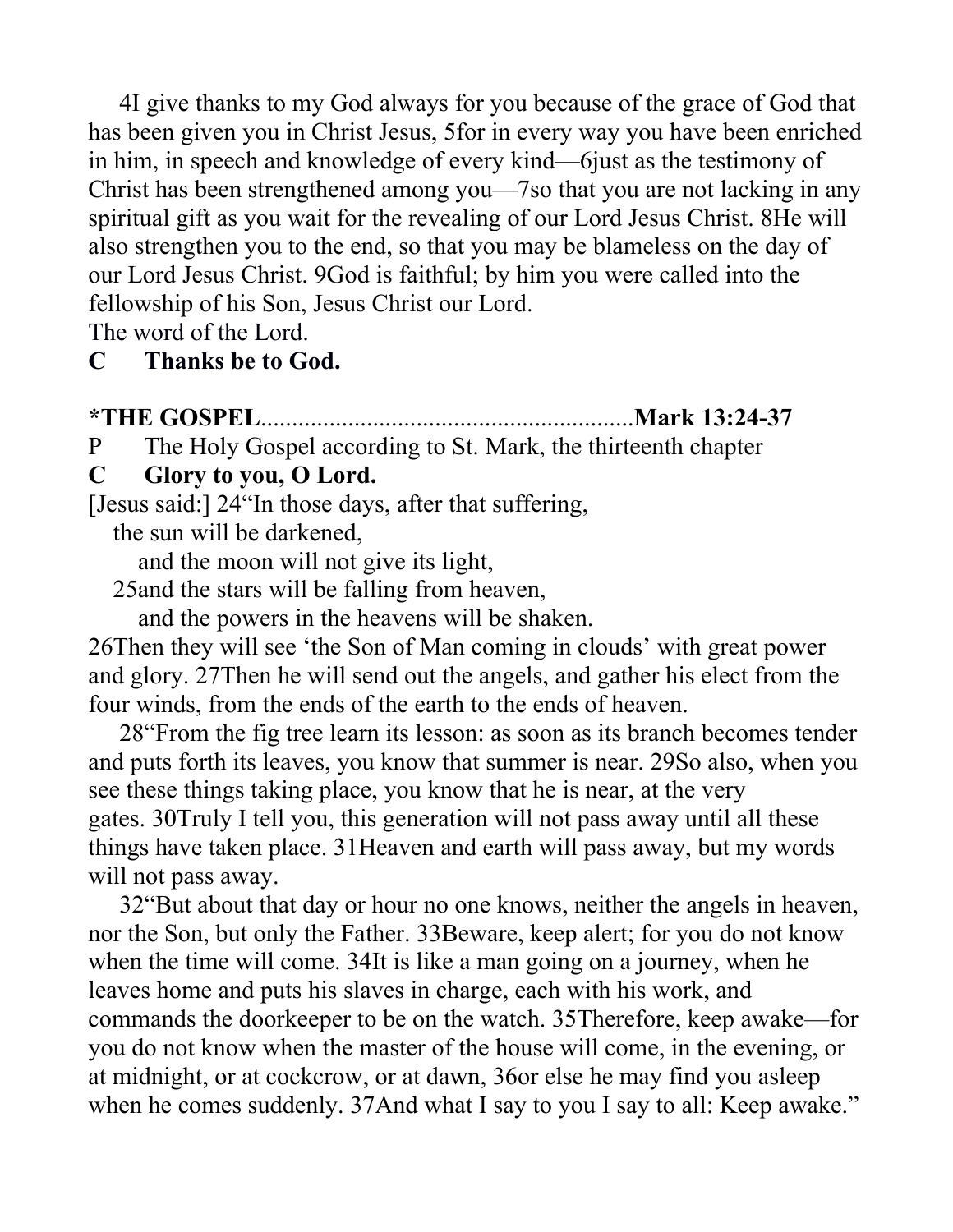- P The Gospel of the Lord.
- **C Praise to you, O Christ.**

### **THE SERMON**

# **\*THE NICENE CREED**

P Living together in trust and hope we affirm our faith.

 **C We believe in one God, the Father, the Almighty, maker of heaven and earth, of all that is, seen and unseen. We believe in one Lord, Jesus Christ, the only Son of God, eternally begotten of the Father, God from God, Light from Light, true God from true God, begotten, not made, of one Being with the Father. Through him all things were made. For us and for our salvation he came down from heaven; by the power of the Holy Spirit he became incarnate from the virgin Mary, and was made man. For our sake he was crucified under Pontius Pilate; he suffered death and was buried. On the third day he rose again in accordance with the Scriptures; he ascended into heaven and is seated at the right hand of the Father. He will come again in glory to judge the living and the dead, and his kingdom will have no end.**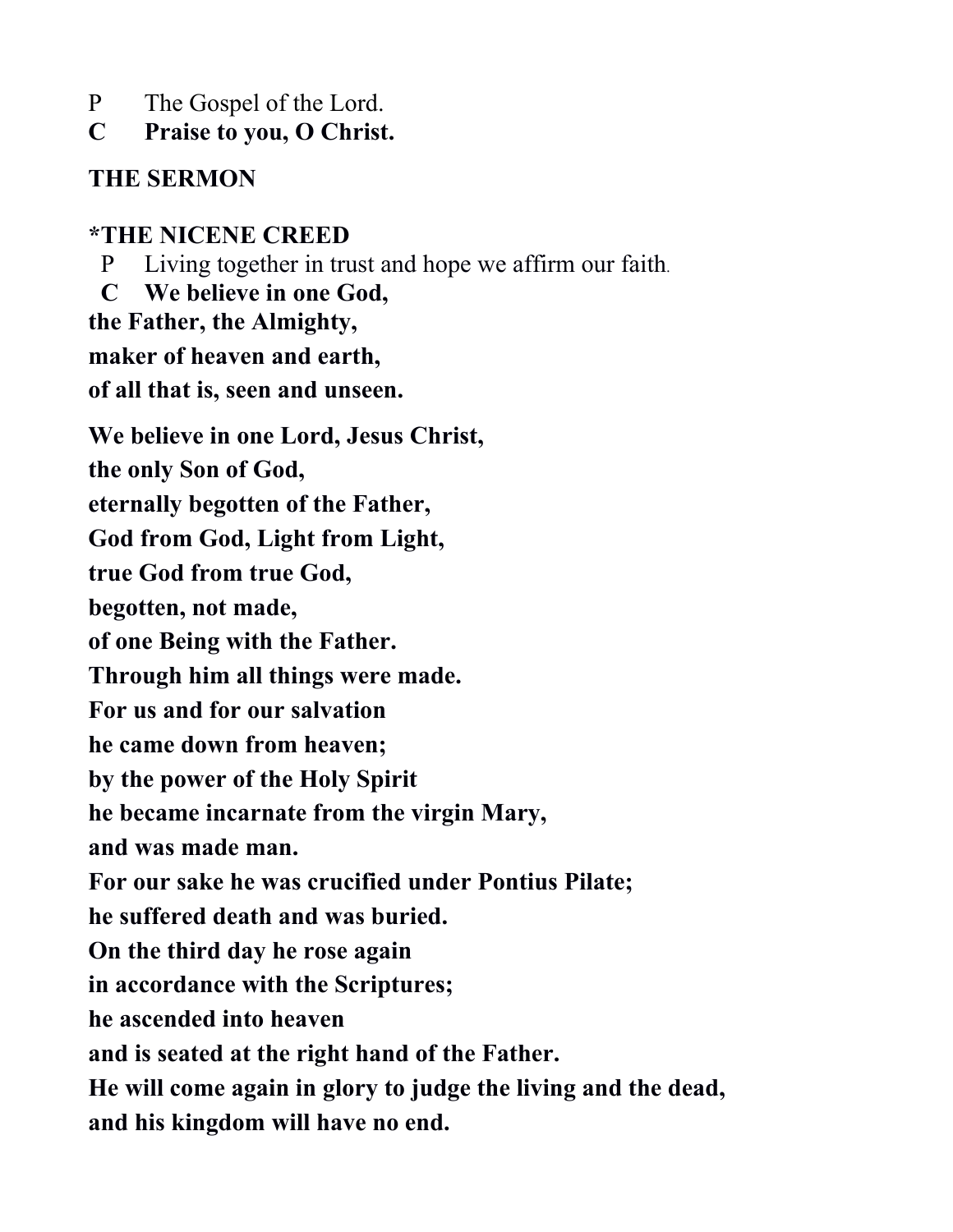**We believe in the Holy Spirit, the Lord, the giver of life, who proceeds from the Father and the Son.**

**With the Father and the Son he is worshiped and glorified.**

**He has spoken through the prophets.**

**We believe in one holy catholic and apostolic Church.**

**We acknowledge one Baptism for the forgiveness of sins.**

**We look for the resurrection of the dead,**

**and the life of the world to come. Amen.**

#### **\*PRAYERS OF INTERCESSION**

Hear us O God/**Your mercy is great.**

**\*THE PEACE**

# **\*THE GREAT THANKSGIVING**

- P The Lord be with you.
- **C And also with you.**
- P Lift up your hearts.
- **C We lift them to the Lord.**
- P Let us give thanks to the Lord our God.
- **C It is right to give our thanks and praise.**

P It is indeed right and salutary that we should at all times and in all places offer thanks and praise to you, O Lord, holy Father, through Christ our Lord. You comforted your people with the promise of a Redeemer through whom you will also make all things new in the day when he comes to judge the world in righteousness. And so, with the Church on earth and the hosts of heaven, we praise your name and join their unending hymn: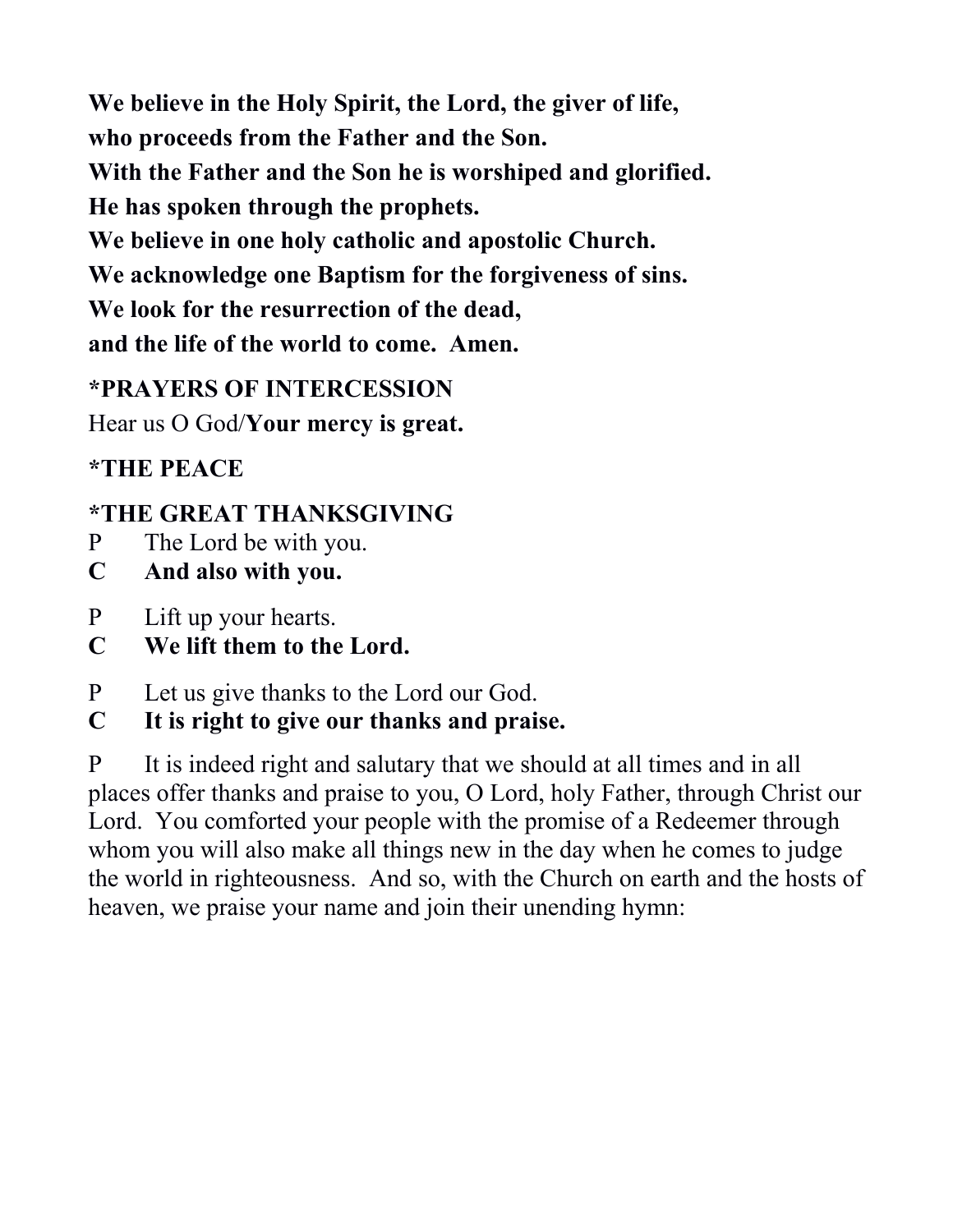

P In the night in which he was betrayed, our Lord Jesus took bread, and gave thanks; broke it, and gave it to his disciples, saying: "Take and eat, this is my body given for you. Do this for the remembrance of me." Again, after supper, he took the cup, gave thanks, and gave it for all to drink, saying: "This cup is the new covenant in my blood, shed for you and for all people for the forgiveness of sin. Do this for the remembrance of me."

#### **\*OUR LORD'S PRAYER**

P Let us pray in the words our Savior gave us.

**C Our Father, who art in heaven,** 

**hallowed be thy name,** 

**thy kingdom come,** 

**thy will be done, on earth as it is in heaven.** 

**Give us this day our daily bread;** 

**and forgive us our trespasses,** 

**as we forgive those** 

**who trespass against us;** 

**and lead us not into temptation,**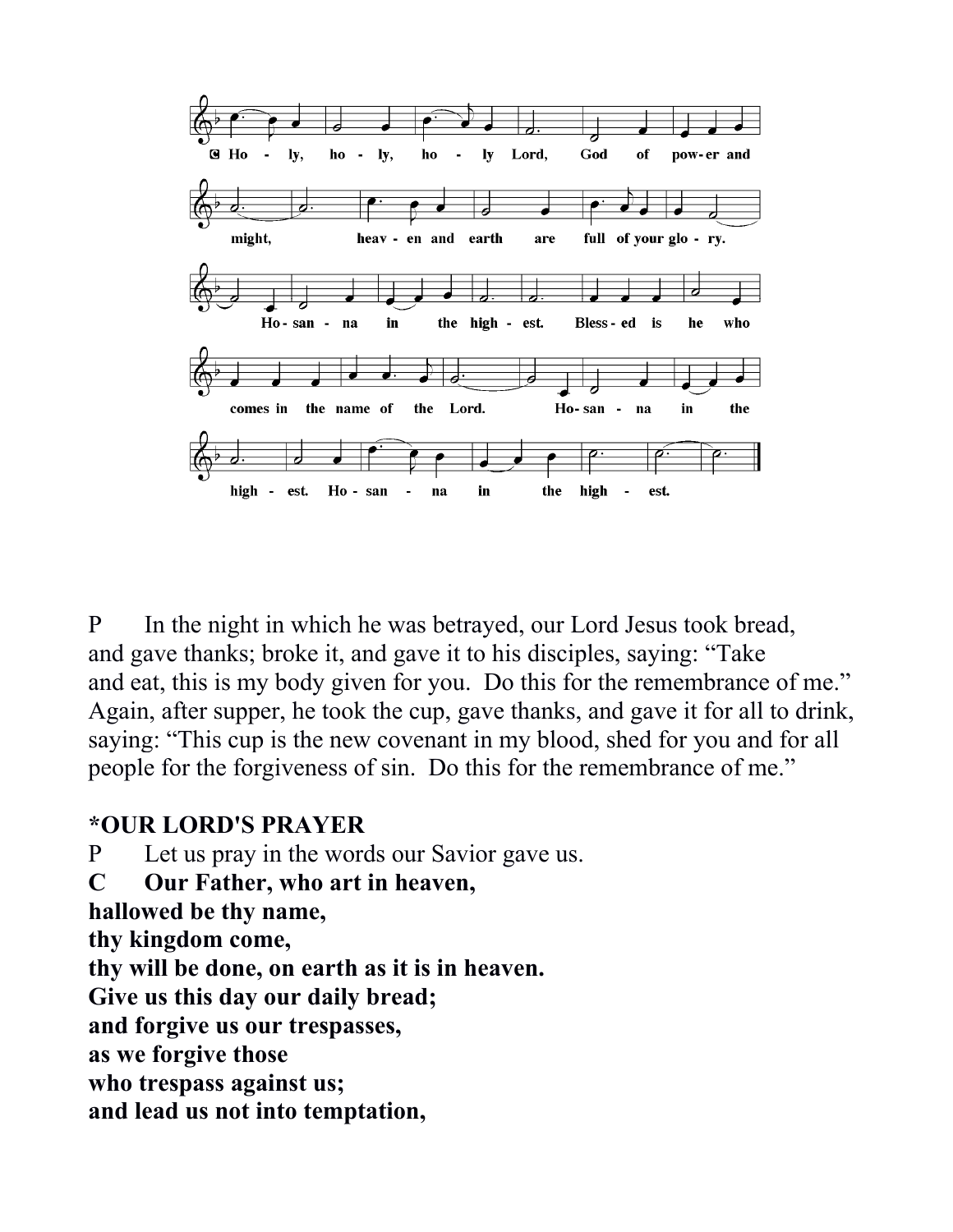**but deliver us from evil. For thine is the kingdom, and the power, and the glory, forever and ever. Amen.**

#### **\*THE COMMUNION**

P Even as we watch and wait and wonder, Christ is here. Come, eat and drink.

**C Amen.**

#### **PRAYER AFTER COMMUNION**

P Gracious and abundant God, you have done great things for us, and we rejoice. In this bread and cup you give us life forever. In your boundless mercy, strengthen us and open our hearts to the world's needs, for the sake of Jesus Christ, our Lord.

**C Amen.**

#### **ANNOUNCEMENTS**

#### \***THE BLESSING**

P The Creator of the stars bless your Advent waiting, the long-expected Savior fill you with love, the unexpected Spirit guide your journey, ☩ now and forever.

**C Amen**

**\*HYMN** *Soon and Very Soon* **WOV 744**

 **Soon and very soon, we are goin' to see the King. Soon and very soon, we are goin' to see the King. Soon and very soon, we are goin' to see the King. Hallelujah! Hallelujah, we're goin' to see the King! (***Sung Two times***)**

# **\*DISMISSAL**

P Go in peace. Prepare the way of the Lord.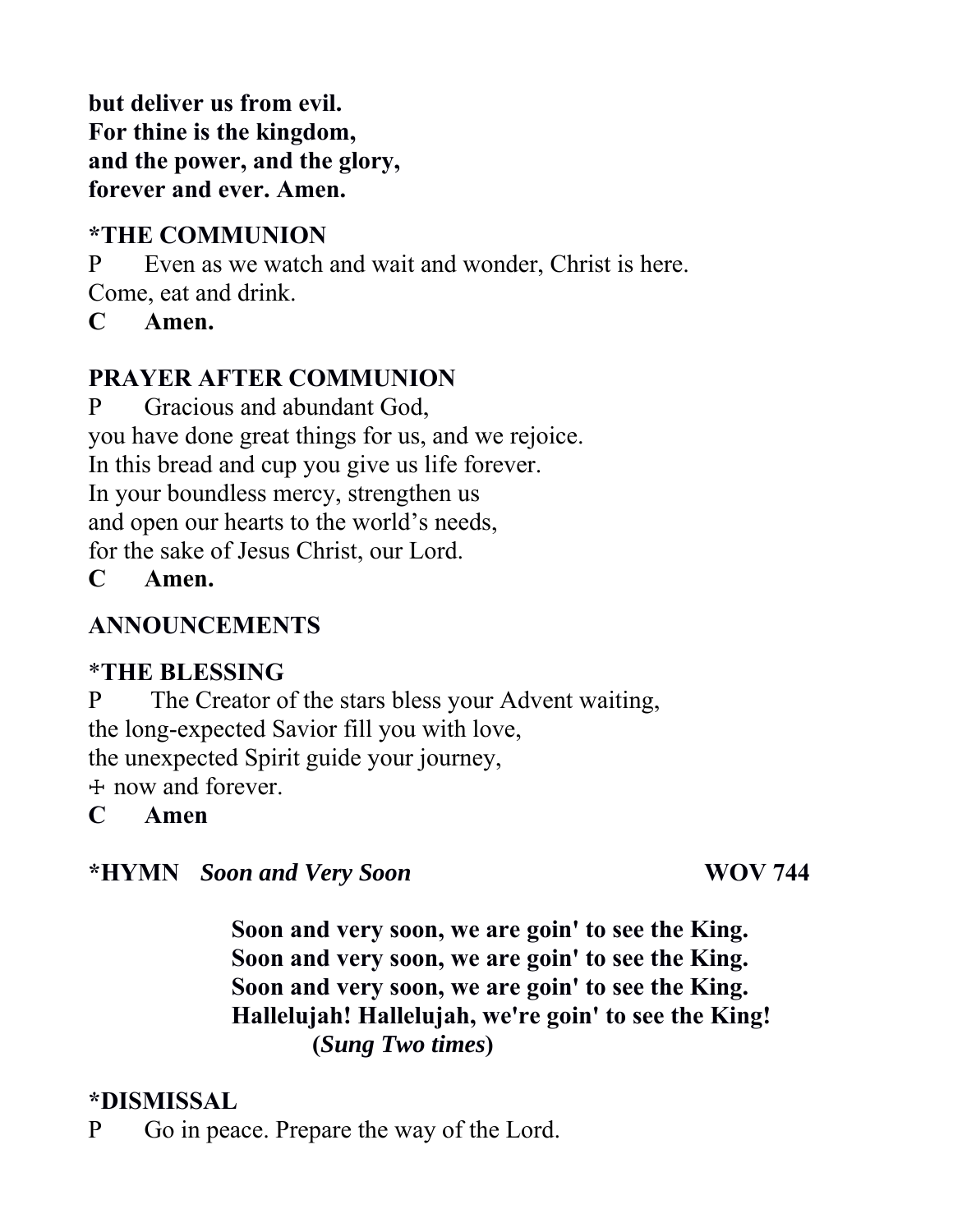#### **C Thanks be to God.**

**POSTLUDE** *Rejoicing* Charles Callahan

**Flowers:** Our altar flowers are given to the glory of God… In loving memory of Lorraine and Philip Hoffman and Dorothy and Paul Ramsauer by the Ramsauer Family. In celebration of St. Mark's Church Family (The Flower Fund)

#### **Altar Guild:**

Bev Hieber and Audrey Albright

#### **Ushers:**

**8 am:** Dick Miller and Herb Poff **10:30 am:** Tim Maggs (Captain), Carl Heiber, Charlie Fortin, Ruth Sherlinski (side door).

**Lectors- 8 am:** Drew Haussmann **10:30 am:** Pam Jensen **Prayer List:** Liz Ruesskamp, Richard Albright, Grace Arner, Diane Damaska, Ruth Pile, Vanessa Morgan, Gary Clark, Paul Young, Bob Shaible, Doris Brown, Charles Miller, Jerry Miller, Gladys Knauss, Patricia Alexander, Diane Osbaugh, Joann Zeigler, Richard Ritter, Ashton Ott, Pr. Frank Showers, Lucille Sider, April Clark, Lenny Sherlinski, Gary Cable, Esteban Mazer, Elsie Sechler, Virginia Pulaskie, Cheryl Williams, Bernadette Jones, Gregg, Kay Poliska, Ben Hufnagel and Steve Dewar.

# **OUR STEWARDSHIP OF PRESENCE**

**Worship Attendance-** *Sunday, November 22 8 am -16 10:30 am- 35* **Total Offering: \$2512** *Regular \$2496 Capital \$25 World Hunger \$0 Food Pantry \$0 Global Missions \$5 Misc. \$550 Plate \$0 Sunday School \$11*

#### **ANNOUNCEMENTS:**

**Wednesday, December 2, Advent Mid-week Service, 12:15 pm (Nave).**